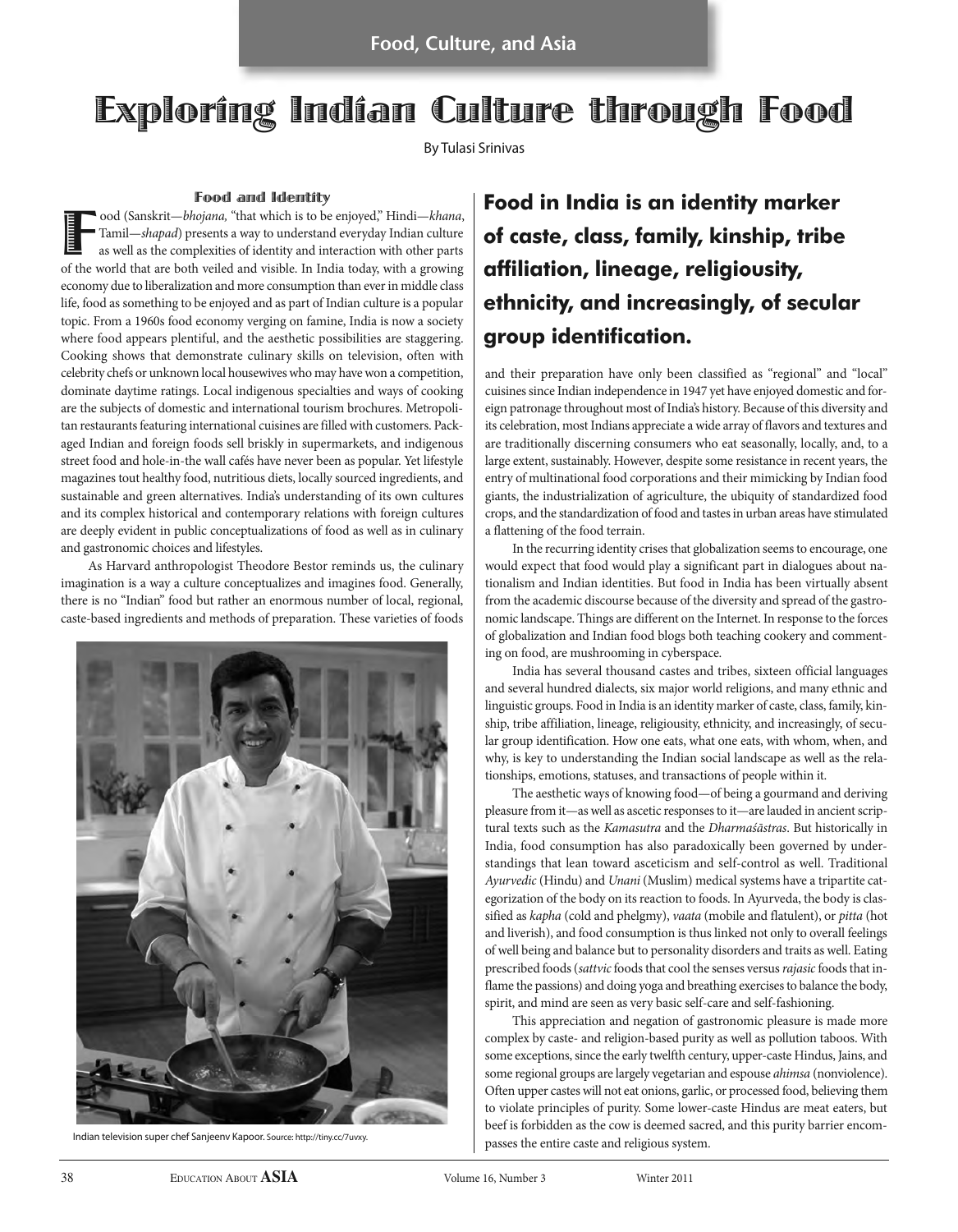As the eminent pioneering anthropologist Claude Levi-Strauss noted, there is a sharp distinction between cooked and uncooked foods, with cooked or processed food capable of being contaminated with pollution easier than uncooked food. For upper-caste Hindus, raw rice is deemed pure even if served by a lower-caste person, but cooked rice can carry pollution when coming in contact with anything polluting, including low-caste servers. Religion also plays a part in dietetic rules; Muslims in India may eat beef, mutton, and poultry but not pork or shellfish; Christians may eat all meats and poultry; and Parsis eat more poultry and lamb than other meats. However, as many scholars have noted, because of the dominance of Hinduism in India and the striving of many lower-caste people for social mobility through imitation of higher-caste propensities, vegetarianism has evolved as the default diet in the subcontinent. Most meals would be considered complete without meat protein.

### History and the Culinary Imagination

India sought to define itself gastronomically in the face of colonization beginning in the twelfth century. First, Central Asian invaders formed several dynasties known as the Sultanates from the twelfth to the sixteenth centuries. Then, the great Mughal dynasty ruled from the sixteenth to the nineteenth centuries. The British came to trade as the East India Company, stayed as the Crown from the eighteenth century until 1847, and then had their heyday as the British Raj from 1857 to 1947. The Mughals brought new foods to the subcontinent from Central Asia, including dried fruits, pilafs, leavened wheat breads, stuffed meat, poultry, and fruits. The Mughals also brought new cooking processes such as baking bread and cooking meat on skewers in the tandoor (a clay oven), braising meats and poultry, tenderizing meats and game using yogurt protein, and making native cheese. They borrowed indigenous ingredients such as spices (cardamom, pepper, and clove) and vegetables (eggplant from India and carrots from Afghanistan) to cook their foods, creating a unique Mughlai haute courtly cuisine.

From princely kitchens, the cuisine has made its way over the centuries to restaurants in major cities. In Delhi, the capital of Mughal India, as food writer Chitrita Banerji informs us, the Moti Mahal Restaurant claims to have invented tandoori chicken. In neighborhood Punjabi and Mughlai restaurants in metropolitan centers, the menu usually consists of dishes of meat and poultry that are heavily marinated with spices, then grilled and braised in thick tomato or cream-based sauces and served with indigenous leavened breads such as naan and rice dishes with vegetables and meats such as pilafs and biryani. These foods, in popular, mass-customized versions, are the staples of the dhabhas (highway eateries) all over India.

The British and other Western powers—including most importantly Portugal—came to India in search of spices to preserve meats, but the age of empire dictated culinary exchanges. India received potatoes, tomatoes, and chilies from the New World, and all became an integral part of the cuisine. The British traded spices and provided the technology and plant material and even transported labor to produce sugar in the West Indies.<sup>1</sup> Indian food historian Madhur Jaffrey states that as the British Raj set roots in the subcontinent, the English-trained Indian cooks (Hindi—khansama) to make a fusion food of breads, mulligatawny soup (from the Tamil mulahathani—pepper water) mince pies and roasts, puddings, and trifles. These dishes were later adapted to the metropolitan Indian table for the officers of the Indian army and British-Indian club menus. "Military hotels" restaurants where meat and poultry were served primarily to troop members and often run by Parsis or Muslims—became popular as the new concept of public dining gained popularity in urban India between 1860 and 1900. The oldest known cafe from this era is Leopold's Cafe in south Bombay (now Mumbai), where military hotel culture first took root. Other "hotels" or eateries primarily served, as they still do, vegetarian domestic cuisine in a public setting. In Bangalore, neighborhood fast food eateries called Darshinis serve a quick menu of popular favorites such as idli (steamed rice dumplings), dosa (rice and lentil crepes), and puri (fried bread), while neighborhood restaurants called sagars-meaning

"ocean" but denoting a type of restaurant that has many varieties drawn from a commercial restaurant chain called Sukh Sagar, or "ocean of pleasure"—serve a wide array of dishes from both north and south India, as well as Indian, Chinese, and "continental food."

"Continental food" in contemporary India includes a combination of English breakfast dishes such as omelette and toast; bread, butter, jam; meat and potato "cutlets;" an eclectic combination of Western dishes such as pizza, pasta, and tomato soup with croutons; bastardized French cuisine of vegetable baked au gratin with cheese and cream sauces, liberally spiced to make them friendly to the Indian palate; caramel custard, trifle, fruit and jelly; and cream cakes for dessert. Western cuisine is no longer just British colonial cuisine with these additions but a mosaic of specific national cuisines where Italian, and more recently, Mexican foods dominate, as these cuisines easily absorb the spices needed to stimulate Indian palates. Indian-Chinese food, another ethnic variant, owes its popularity to a significant Chinese population in Calcutta, who Indianized Chinese food and, through a number of family-run restaurants, distributed it throughout India, so it is now considered "local." Street vendors serve vernacular versions of spicy hakka noodles, spicy corn, and "gobi Manchurian," a unique Indian-Chinese dish of fried spiced cauliflower.

Despite this diversity, there are regional differences. Some observers contend that the Punjab—the Western region of the Indo-Gangetic plain of north India—is the breadbasket of the country. The region grows vast quantities of wheat that is milled and made into leavened oven-baked breads such as naan; unleavened griddle-baked breads such a chapattis, phulkas, and rumali rotis; and stuffed griddle-fried breads such as kulcha and paratha. These breads are often eaten with vegetable or meat dishes. In the south, by contrast, rice is the staple grain. It is dehusked, steamed, and often eaten with spice-based vegetables and sometimes meat-based gravy dishes. The one cooking process that seems to be common to the subcontinent is that of "tempering," or flash-frying, spices to add flavor to cooked food.

Contemporary India celebrates cuisine from local areas and culinary processes. The history of India, combined with its size, population, and lack of adequate transportation, left it with a heritage of finely developed local delicacies and a connoisseur population trained in appreciation of difference, seasonality, methods of preparation, taste, regionality, climate, diversity, and history though largely in an unselfconscious manner until very recently. Though many regional delicacies are appreciated nationally, such as the methi masala (fenugreek chutney) of Gujarat or the fine, gauze-like, sweet suther pheni (a confection that resembles a bird's nest) of Rajasthan, regional delicacies such as the Bengal River carp marinated in spicy ground mustard and cooked in strongsmelling mustard oil often seem exotic and sometimes strange to outsiders. Train travel in India is a culinary tasting journey with stations stocking local delicacies, making it incumbent on the traveler to "stock up" on legendary specialties. Domestic food tourism creates and sustains a vibrant culinary imagination and a gastronomic landscape, both within and outside India.

### The Indian Meal

The Indian meal is a complex and little-understood phenomenon. "Typical" meals often include a main starch such as rice, sorghum, or wheat; vegetable or meat curries that are dry roasted or shallow wok fried; cured and dried vegetable dishes in sauces; and thick lentil soups, with different ingredients. Condiments might include masalas (a dry or wet powder of fine ground spices and herbs) plain yogurt, or a vegetable raita (yogurt dip, also called pachchadi in south India), salted pickles, fresh herbal and cooked chutneys, dried and fried wafers and salted papadums (fried lentil crisps), and occasionally dessert (called "sweetmeats"). Indian meals can have huge variations across the subcontinent, and any of these components in different orders and with different ingredients might constitute an Indian meal.

When a multi-dish meal is served on a large platter in north India, the serving utensil is usually made of silver for purity. A banana leaf might be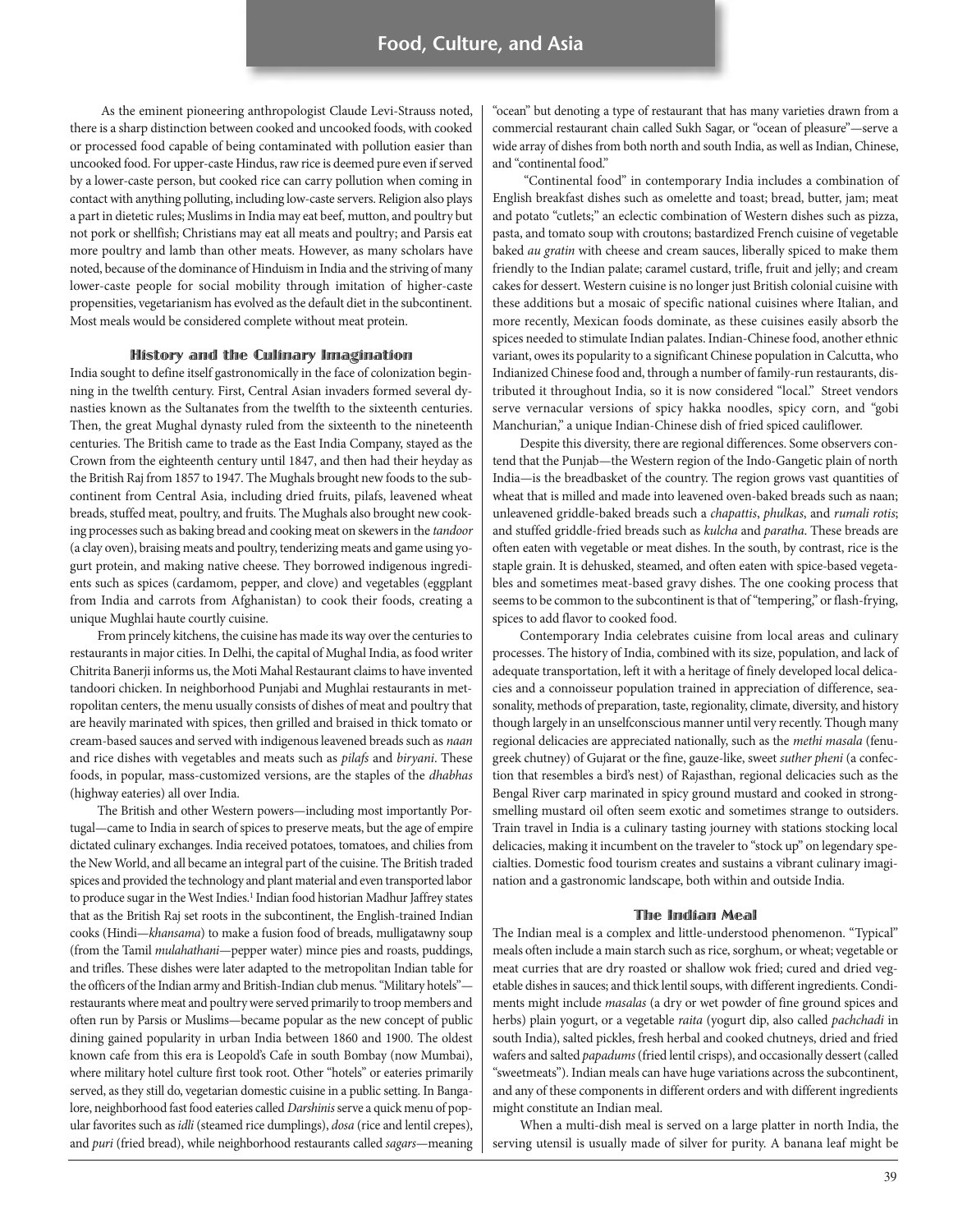**Rice is a powerful symbol of both hunger and want as well as fulfillment and fertility. Until the late nineteenth century, however, only the wealthy ate rice, and most Indians consumed millet and sorghum.**

the main platter for a south Indian festival. In either case, there are various small bowls for each dish. This kind of meal is called a thali and is named for the platter on which it is served. The meal is eaten first with a sweet, followed by all the dishes served simultaneously and mixed together with the rice, based on the eater's discretion. The meal ends with yogurt, which is thought to cool the body, and then followed by sweets and/or fruit. Festival meals usually end with a digestive in the form of a paan (betel leaf and nut folded together), which again has regional variations of style and taste.

Rice is a powerful symbol of both hunger and want as well as fulfillment and fertility. Until the late nineteenth century, however, only the wealthy ate rice, and most Indians consumed millet and sorghum. Nevertheless, the powerful symbolism of rice as a sign of fertility for many castes makes it part of marriage rites. Welcoming a new bride to the family home includes having her kick over a measure of rice to indicate that she brings prosperity to the household. A traditional test of a worthy daughter-in-law is her ability to "wash" the rice properly and to gauge the right amount of water it draws while cooking. Rice is still a symbol of wealth, and those families who have access to "wetland" where rice paddies grow are still thought to be wealthy and well endowed. Long grain scented basmati rice is India's most popular variety and is valued in foreign markets as well. Efforts of the Indian government to protect Indian basmati rice failed, and now two types of American basmati exist, a situation many Indians consider shameful.

### Gastronomic Calendars, Rituals, and Seasonality

In India as elsewhere, food culture is shaped by climate, land, and access to natural resources. The food system emphasizes eating agricultural and natural produce "in season," such as mangoes and local greens during the summer, pumpkins during the rainy monsoon months, and root vegetables during the winter months. This emphasis is based upon a belief that in-season foods are more potent, tastier, and of greater nutritional value, although the yearround availability of many foods due to technology are beginning to change eating habits.

Cooks who are native to India are aware of culinary cycles and of multiple-dish recipes using fruits and vegetables of the season, some deemed "favorites" within caste groups and families. For example, prior to the ripened mango harvest of May and June, tiny unripe mangoes are harvested and pickled in brine. The ripe mango and the pickled mango are the same species but are clearly different culinary tropes with different characteristics that are sometimes attributed with fortifying, healing, auspicious, and celebratory values, based on taste, color, and combination. Connoisseurs are aware of desirable foods in local areas and sometimes travel great distances to acquire the first or best product of the season. Seasonality and regionality are also part of wedding celebrations, funerary rites, and domestic feasts. The winter peasant menu of the Punjab sarson ka saag, a stew of spicy mustard greens believed to "heat" the body, and makki ki roti (griddled corn flatbreads), are imported to haute tables in Delhi restaurants as "rustic" fare.

Religious festivals also align with culinary cycles, festivals, or sacred periods of the year that are often associated with offerings to the gods and feasting on certain foods. The south Indian Harvest festival of Pongal in February is accompanied by a feast of harvested rice cooked with lentils in three different dishes, shakkarai pongal (Tamil-sweet), ven pongal (Tamil-savory), and akkara vadashal (Tamil-milk), accompanied by a stew of nine different winter vegetables and beans, offered first to tutelary deities and then consumed as consecrated food. Temples, especially those dedicated to the Hindu God Vishnu, have a long history of developed culinary traditions and foodoffering aesthetics. The Krishna Temple in the south Indian temple town of Udupi is known throughout India for the distribution of free seasonal meals to thousands of devotees. Other temples are known for offerings of certain sweets or savories of that region or enormous and detailed menus of offerings from the land.

### The Globalization of Indian Food

Although it has never had a standardized diet, India has traditionally "imagined" its cuisine with respect to the incorporation and domestication of "foreign" influences. In the past two decades, with India becoming an economic powerhouse, a variety of multinational fast food companies have entered the previously protected Indian culinary landscape. They include Pizza Hut, Mc-Donald's, KFC, Pepsico, and, most recently, Taco Bell. These companies have had to "Indianize" and self-domesticate to conquer the notoriously difficult-toplease Indian palate.<sup>2</sup> Today, urban fast food chains in India have become common and are transforming the middle class diet.

At the same time, local food purveyors have taken complex regional recipes and modified them for ease of industrial production, leading to a packaged food boom in India.<sup>3</sup> The Indian food market of \$182 billion is believed to be growing at a rapid clip of 13 percent.<sup>4</sup> Indian precooked packaged foods empires such as MTR, SWAD, Haldirams, and Pataks have gone global, available wherever Indians now live, leading a quiet yet unrecognized revolution in eating habits. Formerly, the focus was upon rural, natural, fresh, and prepared on-site food. Now, there is a shift in emphasis to industrialized, processed food. These developments are partially reengineering local and caste-based specialties for mass production, distribution, and consumption, changing past notions of what is traditional or valued.

Another aspect of globalization is the phenomenon of branding an Indian cuisine, largely the product of curry houses in the United Kingdom. Curry itself is not a dish but a category, comprising both dry and gravy vegetable dishes spiced variously with specific masalas (spice and herb mixtures) and is said to derive its name from the usage of the south Indian "curry leaf," a citrus leaf used as a flavoring agent. Indian food, as it is billed outside India, is the reimagined second-tier fare of north Indian eateries, a blend of Punjabi and Mughlai cuisine modified to suit the local taste. In the US, Indian restaurant menus mostly tend to be the same, and the diversity of the nation's cuisine is greatly underrepresented. As Lizzie Collingham's evocative history of curry has shown, the spread of Indian eateries in the United Kingdom has been viewed by some commentators as a political response by the Indian diaspora to centuries of colonization and the incorporation of British food in India. Whatever the larger motivations and readings, it is clear that the spread of South Asian restaurants and curry houses in the UK has brought with it welcome changes in the British diet.

Some scholars have suggested that Indian food is filtered through Great Britain to the world, though diasporic Indian groups have also contributed. North American eateries serve curries and rice, tandoori chicken, naan, and chicken tikka masala (said to be invented in Glasgow), while the Japanese make karai and rice, demonstrating the attractiveness of "exotic" India's cultural power and reach.

The cultures of contemporary Indian cuisine, including the politics, food processes, production, and consumption, are simultaneously changing and exhilarating. Further innovation and increased attention to Indian cuisine will almost certainly occur and promises to be an exciting area of innovation and critical research in the future.  $\blacksquare$